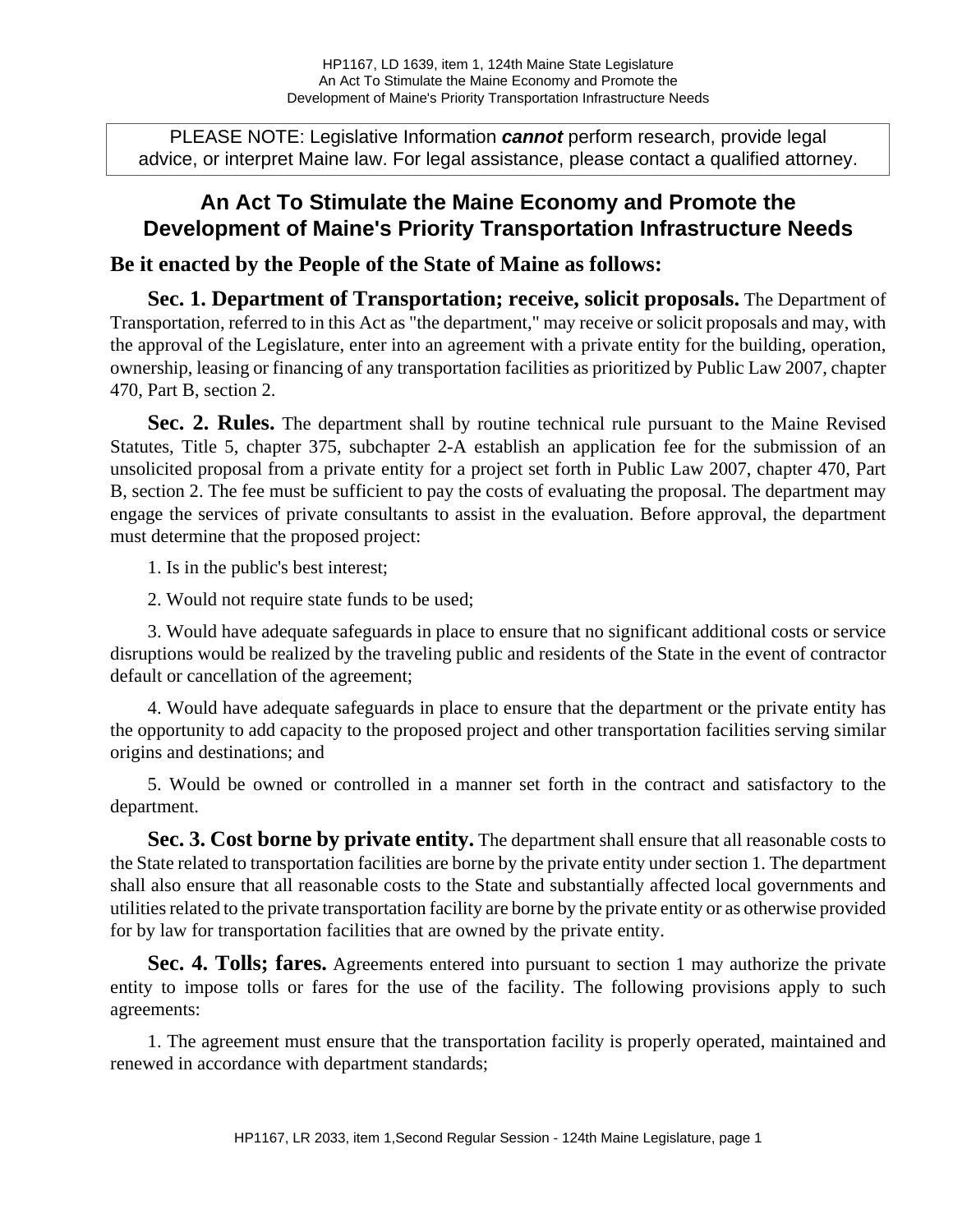2. The agreement must ensure that a toll facility is properly operated, maintained and renewed in accordance with department standards;

3. The rules governing the future increase of toll or fare revenues must be included in the agreement;

4. The department may require provisions in the agreement that ensure a negotiated portion of revenues from toll-generating or fare-generating projects are returned to the department over the life of the agreement; and

5. The private entity shall provide a traffic and revenue study prepared by a traffic and revenue expert that is accepted by the department and national bond rating agencies. The private entity shall also provide a finance plan consistent with the traffic and revenue study that identifies the project cost, revenues by source, financing, major assumptions, internal rate of return on private investments and whether any government funds are assumed to deliver a cost-feasible project and a total cash flow analysis beginning with implementation of the project and extending for the term of the agreement.

**Sec. 5. Compliance with laws.** Each private transportation facility constructed pursuant to this Act must comply with all requirements of applicable federal, state and local laws and department rules, policies, procedures and standards for transportation facilities.

**Sec. 6. Exercise of powers.** The department may exercise any power provided by law, including eminent domain, with respect to the development and construction of state transportation projects to facilitate the development and construction of transportation projects pursuant to this Act. The department may provide services to the private entity. Agreements for maintenance, law enforcement and other services entered into pursuant to this Act must provide for full reimbursement by the private entity for services rendered by any agency of the State.

**Sec. 7. Public-private partnership.** The department shall by routine technical rule pursuant to the Maine Revised Statutes, Title 5, chapter 375, subchapter 2-A establish procurement provisions that are consistent with this section.

1. The department may request proposals from private entities for a public-private partnership for a transportation facility set forth in Public Law 2007, chapter 470, Part B, section 2 or, if the department receives an unsolicited proposal, the department shall publish a notice on the department's publicly accessible website or through advertisements in newspapers. If such a notice is published exclusively in newspapers, the notice must appear in 2 or more public newspapers circulated wholly or in part in the State and in one public newspaper circulated wholly or in part in the county where the proposed work is to be done if any such newspaper is circulated in that county, stating that the department has received the proposal and accepts, for 120 days after the initial date of publication, other proposals for the same project. A copy of the notice must be mailed to each local government in the affected area.

2. Public-private partnerships must be qualified by the department as part of the procurement process as outlined in the procurement documents. The process must ensure that the private firm meets at least the minimum department standards for qualification in department rule for professional engineering services and contracting.